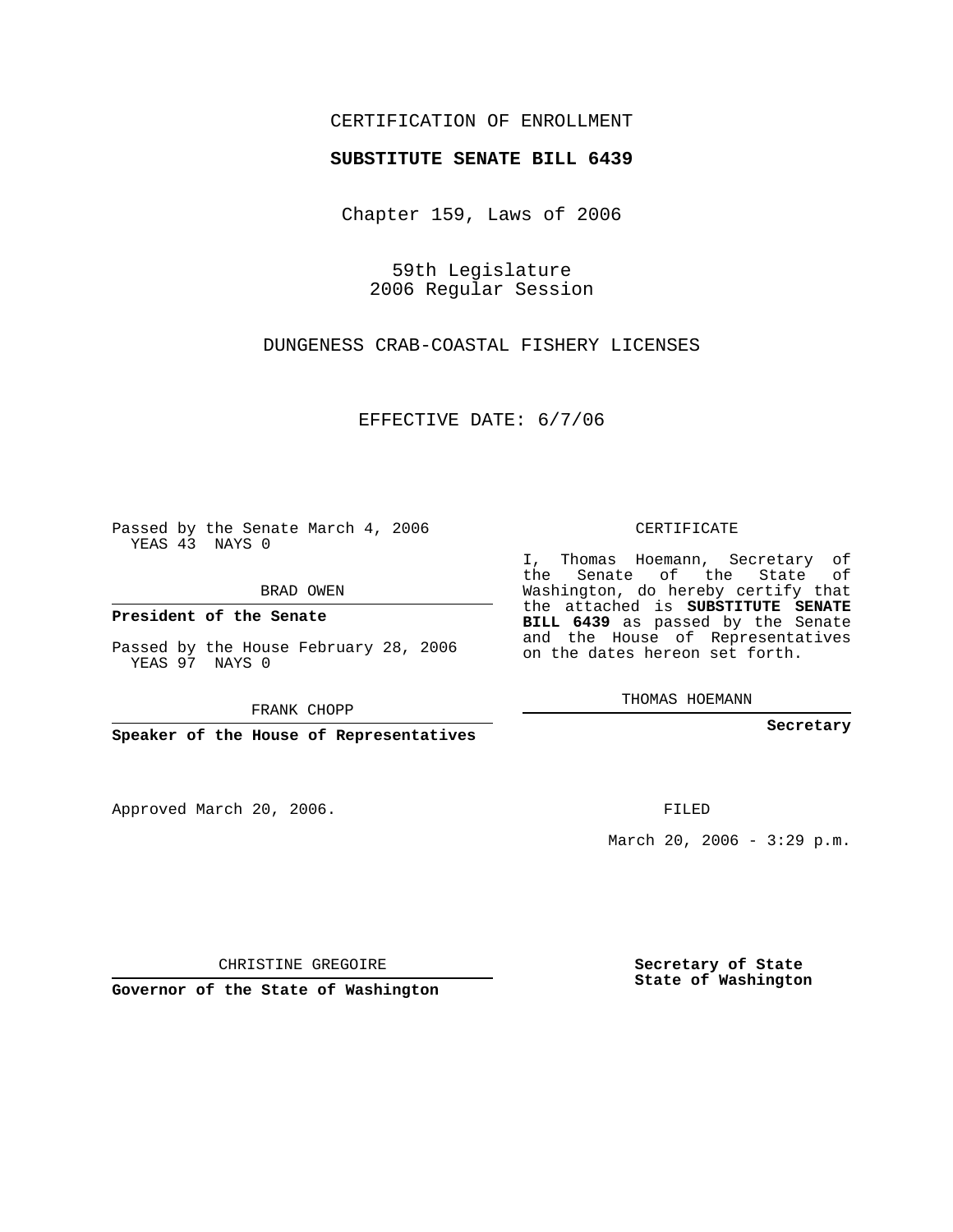## **SUBSTITUTE SENATE BILL 6439** \_\_\_\_\_\_\_\_\_\_\_\_\_\_\_\_\_\_\_\_\_\_\_\_\_\_\_\_\_\_\_\_\_\_\_\_\_\_\_\_\_\_\_\_\_

\_\_\_\_\_\_\_\_\_\_\_\_\_\_\_\_\_\_\_\_\_\_\_\_\_\_\_\_\_\_\_\_\_\_\_\_\_\_\_\_\_\_\_\_\_

AS AMENDED BY THE HOUSE

Passed Legislature - 2006 Regular Session

## **State of Washington 59th Legislature 2006 Regular Session**

**By** Senate Committee on Natural Resources, Ocean & Recreation (originally sponsored by Senators Doumit, Oke, Jacobsen, Schoesler and Delvin)

READ FIRST TIME 01/30/06.

 1 AN ACT Relating to coastal crab fisheries licenses; and amending 2 RCW 77.70.350.

3 BE IT ENACTED BY THE LEGISLATURE OF THE STATE OF WASHINGTON:

 4 **Sec. 1.** RCW 77.70.350 and 1994 c 260 s 10 are each amended to read 5 as follows:

 6 (1) The following restrictions apply to vessel designations and 7 substitutions on Dungeness crab-coastal fishery licenses ((and 8 Dungeness crab-coastal class B fishery licenses)):

9 (a) The holder of the license may not:

10 (i) Designate on the license a vessel the hull length of which 11 exceeds ninety-nine feet( $(\frac{1}{f}$  nor may the holder)); or

12 (ii) Change vessel designation if the hull length of the vessel 13 proposed to be designated exceeds the hull length ((of the currently 14 designated vessel)) designated on the license on the effective date of 15 this section by more than ten feet. However, if such vessel 16 designation is the result of an emergency transfer, the applicable 17 vessel length would be the most recent permanent vessel designation on

18 the license prior to the effective date of this section;